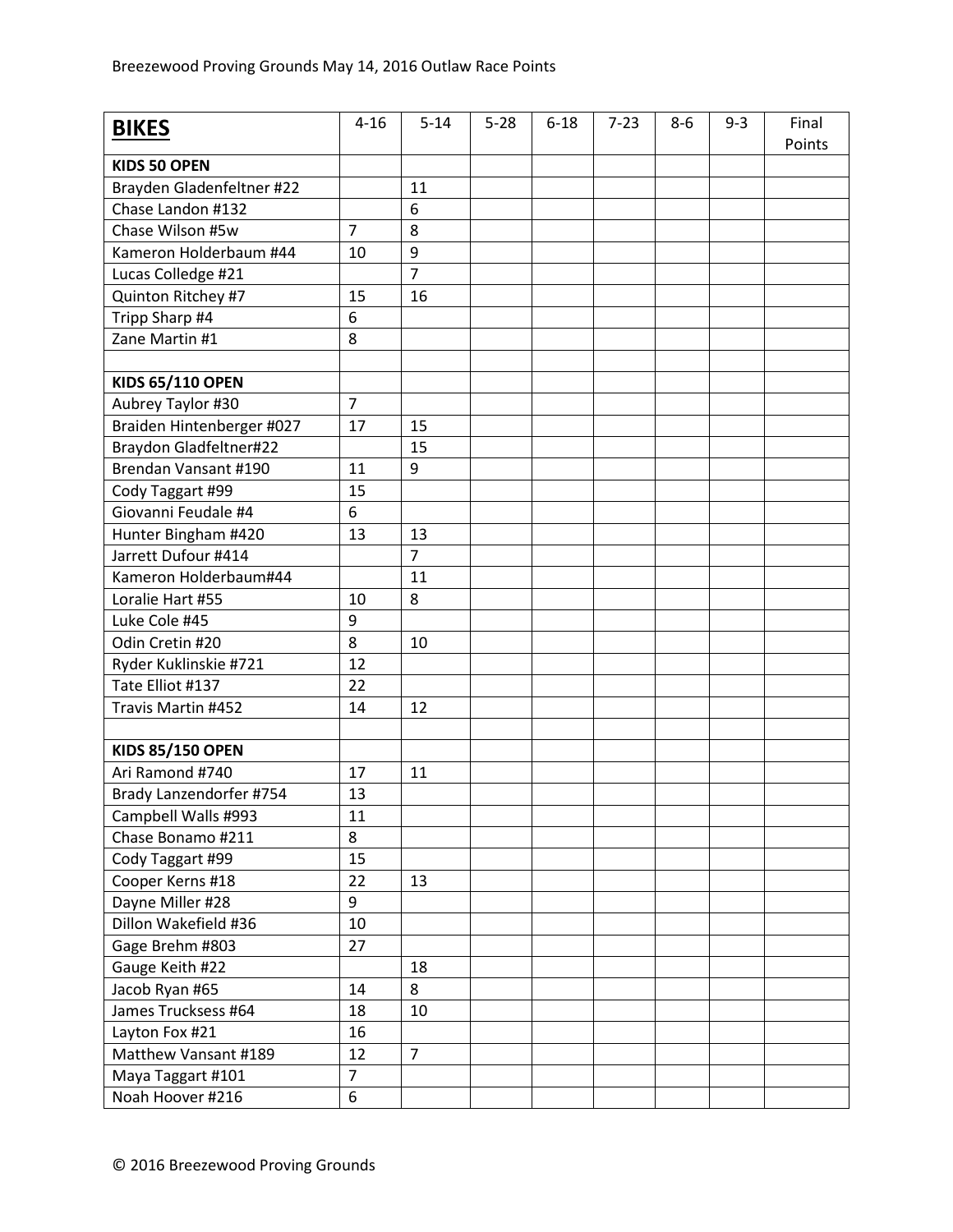| Tate Elliot #137<br>19<br><b>Kool Boy</b><br>Alyssa Elliot #731<br>11<br>Andrew Barnhart #841<br>12<br>$\overline{7}$<br>Ari Ramond #740<br>Cameron Phomsopha #113<br>10<br>11<br>Dustin Mallow #58<br>13<br>14<br>Ethan Schwartz #826<br>6<br>Gage Stine #1<br>19<br>Gauge Keith #22<br>18<br>Junior Cruz #23<br>10<br>8<br>Noah Giles#114<br>9<br>Seth Holderbaum #1<br>6<br>$\overline{7}$<br>Seth Holderbaum#44<br><b>Trenton Martin #45</b><br>8<br>Ty Claycomb #3<br>9<br><b>OLD SCHOOL</b><br><b>Brandon Minnich #3</b><br>25<br>Colton Walls #258<br>12<br>8<br>20<br>Devin Lykens #04<br>17<br>Dustin Mallow #58<br>20<br>Eddie Byrd #8<br>9<br>10<br>$\overline{7}$<br>Franklin#197<br>Gage Stine #1<br>18<br>Jody Nevling #338<br>15<br>John Selby #817<br>16<br>15<br>Junior Cruz #23<br>14<br>11<br>Mark Compton #423<br>10<br>$\overline{7}$<br>Michael Ashby #56<br>Scott Myers #34<br>13<br>13<br>8<br>Scott Taggart #103<br>Steven Streletz #799<br>9<br>Tyler Adams #710<br>11<br>12<br><b>WOMEN OPEN</b><br>Alyssa Cobb #214<br>$\overline{7}$<br>Alyssa Elliot #731<br>15<br>Amber Kesner #339<br>8<br>13<br>Amy Hafer#86<br>11<br>Ashley Wetzel#233<br>$\overline{7}$ | Riley Fosnot #74 | 20 | 9 |  |  |  |
|--------------------------------------------------------------------------------------------------------------------------------------------------------------------------------------------------------------------------------------------------------------------------------------------------------------------------------------------------------------------------------------------------------------------------------------------------------------------------------------------------------------------------------------------------------------------------------------------------------------------------------------------------------------------------------------------------------------------------------------------------------------------------------------------------------------------------------------------------------------------------------------------------------------------------------------------------------------------------------------------------------------------------------------------------------------------------------------------------------------------------------------------------------------------------------------------|------------------|----|---|--|--|--|
|                                                                                                                                                                                                                                                                                                                                                                                                                                                                                                                                                                                                                                                                                                                                                                                                                                                                                                                                                                                                                                                                                                                                                                                            |                  |    |   |  |  |  |
|                                                                                                                                                                                                                                                                                                                                                                                                                                                                                                                                                                                                                                                                                                                                                                                                                                                                                                                                                                                                                                                                                                                                                                                            |                  |    |   |  |  |  |
|                                                                                                                                                                                                                                                                                                                                                                                                                                                                                                                                                                                                                                                                                                                                                                                                                                                                                                                                                                                                                                                                                                                                                                                            |                  |    |   |  |  |  |
|                                                                                                                                                                                                                                                                                                                                                                                                                                                                                                                                                                                                                                                                                                                                                                                                                                                                                                                                                                                                                                                                                                                                                                                            |                  |    |   |  |  |  |
|                                                                                                                                                                                                                                                                                                                                                                                                                                                                                                                                                                                                                                                                                                                                                                                                                                                                                                                                                                                                                                                                                                                                                                                            |                  |    |   |  |  |  |
|                                                                                                                                                                                                                                                                                                                                                                                                                                                                                                                                                                                                                                                                                                                                                                                                                                                                                                                                                                                                                                                                                                                                                                                            |                  |    |   |  |  |  |
|                                                                                                                                                                                                                                                                                                                                                                                                                                                                                                                                                                                                                                                                                                                                                                                                                                                                                                                                                                                                                                                                                                                                                                                            |                  |    |   |  |  |  |
|                                                                                                                                                                                                                                                                                                                                                                                                                                                                                                                                                                                                                                                                                                                                                                                                                                                                                                                                                                                                                                                                                                                                                                                            |                  |    |   |  |  |  |
|                                                                                                                                                                                                                                                                                                                                                                                                                                                                                                                                                                                                                                                                                                                                                                                                                                                                                                                                                                                                                                                                                                                                                                                            |                  |    |   |  |  |  |
|                                                                                                                                                                                                                                                                                                                                                                                                                                                                                                                                                                                                                                                                                                                                                                                                                                                                                                                                                                                                                                                                                                                                                                                            |                  |    |   |  |  |  |
|                                                                                                                                                                                                                                                                                                                                                                                                                                                                                                                                                                                                                                                                                                                                                                                                                                                                                                                                                                                                                                                                                                                                                                                            |                  |    |   |  |  |  |
|                                                                                                                                                                                                                                                                                                                                                                                                                                                                                                                                                                                                                                                                                                                                                                                                                                                                                                                                                                                                                                                                                                                                                                                            |                  |    |   |  |  |  |
|                                                                                                                                                                                                                                                                                                                                                                                                                                                                                                                                                                                                                                                                                                                                                                                                                                                                                                                                                                                                                                                                                                                                                                                            |                  |    |   |  |  |  |
|                                                                                                                                                                                                                                                                                                                                                                                                                                                                                                                                                                                                                                                                                                                                                                                                                                                                                                                                                                                                                                                                                                                                                                                            |                  |    |   |  |  |  |
|                                                                                                                                                                                                                                                                                                                                                                                                                                                                                                                                                                                                                                                                                                                                                                                                                                                                                                                                                                                                                                                                                                                                                                                            |                  |    |   |  |  |  |
|                                                                                                                                                                                                                                                                                                                                                                                                                                                                                                                                                                                                                                                                                                                                                                                                                                                                                                                                                                                                                                                                                                                                                                                            |                  |    |   |  |  |  |
|                                                                                                                                                                                                                                                                                                                                                                                                                                                                                                                                                                                                                                                                                                                                                                                                                                                                                                                                                                                                                                                                                                                                                                                            |                  |    |   |  |  |  |
|                                                                                                                                                                                                                                                                                                                                                                                                                                                                                                                                                                                                                                                                                                                                                                                                                                                                                                                                                                                                                                                                                                                                                                                            |                  |    |   |  |  |  |
|                                                                                                                                                                                                                                                                                                                                                                                                                                                                                                                                                                                                                                                                                                                                                                                                                                                                                                                                                                                                                                                                                                                                                                                            |                  |    |   |  |  |  |
|                                                                                                                                                                                                                                                                                                                                                                                                                                                                                                                                                                                                                                                                                                                                                                                                                                                                                                                                                                                                                                                                                                                                                                                            |                  |    |   |  |  |  |
|                                                                                                                                                                                                                                                                                                                                                                                                                                                                                                                                                                                                                                                                                                                                                                                                                                                                                                                                                                                                                                                                                                                                                                                            |                  |    |   |  |  |  |
|                                                                                                                                                                                                                                                                                                                                                                                                                                                                                                                                                                                                                                                                                                                                                                                                                                                                                                                                                                                                                                                                                                                                                                                            |                  |    |   |  |  |  |
|                                                                                                                                                                                                                                                                                                                                                                                                                                                                                                                                                                                                                                                                                                                                                                                                                                                                                                                                                                                                                                                                                                                                                                                            |                  |    |   |  |  |  |
|                                                                                                                                                                                                                                                                                                                                                                                                                                                                                                                                                                                                                                                                                                                                                                                                                                                                                                                                                                                                                                                                                                                                                                                            |                  |    |   |  |  |  |
|                                                                                                                                                                                                                                                                                                                                                                                                                                                                                                                                                                                                                                                                                                                                                                                                                                                                                                                                                                                                                                                                                                                                                                                            |                  |    |   |  |  |  |
|                                                                                                                                                                                                                                                                                                                                                                                                                                                                                                                                                                                                                                                                                                                                                                                                                                                                                                                                                                                                                                                                                                                                                                                            |                  |    |   |  |  |  |
|                                                                                                                                                                                                                                                                                                                                                                                                                                                                                                                                                                                                                                                                                                                                                                                                                                                                                                                                                                                                                                                                                                                                                                                            |                  |    |   |  |  |  |
|                                                                                                                                                                                                                                                                                                                                                                                                                                                                                                                                                                                                                                                                                                                                                                                                                                                                                                                                                                                                                                                                                                                                                                                            |                  |    |   |  |  |  |
|                                                                                                                                                                                                                                                                                                                                                                                                                                                                                                                                                                                                                                                                                                                                                                                                                                                                                                                                                                                                                                                                                                                                                                                            |                  |    |   |  |  |  |
|                                                                                                                                                                                                                                                                                                                                                                                                                                                                                                                                                                                                                                                                                                                                                                                                                                                                                                                                                                                                                                                                                                                                                                                            |                  |    |   |  |  |  |
|                                                                                                                                                                                                                                                                                                                                                                                                                                                                                                                                                                                                                                                                                                                                                                                                                                                                                                                                                                                                                                                                                                                                                                                            |                  |    |   |  |  |  |
|                                                                                                                                                                                                                                                                                                                                                                                                                                                                                                                                                                                                                                                                                                                                                                                                                                                                                                                                                                                                                                                                                                                                                                                            |                  |    |   |  |  |  |
|                                                                                                                                                                                                                                                                                                                                                                                                                                                                                                                                                                                                                                                                                                                                                                                                                                                                                                                                                                                                                                                                                                                                                                                            |                  |    |   |  |  |  |
|                                                                                                                                                                                                                                                                                                                                                                                                                                                                                                                                                                                                                                                                                                                                                                                                                                                                                                                                                                                                                                                                                                                                                                                            |                  |    |   |  |  |  |
|                                                                                                                                                                                                                                                                                                                                                                                                                                                                                                                                                                                                                                                                                                                                                                                                                                                                                                                                                                                                                                                                                                                                                                                            |                  |    |   |  |  |  |
|                                                                                                                                                                                                                                                                                                                                                                                                                                                                                                                                                                                                                                                                                                                                                                                                                                                                                                                                                                                                                                                                                                                                                                                            |                  |    |   |  |  |  |
|                                                                                                                                                                                                                                                                                                                                                                                                                                                                                                                                                                                                                                                                                                                                                                                                                                                                                                                                                                                                                                                                                                                                                                                            |                  |    |   |  |  |  |
|                                                                                                                                                                                                                                                                                                                                                                                                                                                                                                                                                                                                                                                                                                                                                                                                                                                                                                                                                                                                                                                                                                                                                                                            |                  |    |   |  |  |  |
|                                                                                                                                                                                                                                                                                                                                                                                                                                                                                                                                                                                                                                                                                                                                                                                                                                                                                                                                                                                                                                                                                                                                                                                            |                  |    |   |  |  |  |
|                                                                                                                                                                                                                                                                                                                                                                                                                                                                                                                                                                                                                                                                                                                                                                                                                                                                                                                                                                                                                                                                                                                                                                                            |                  |    |   |  |  |  |
|                                                                                                                                                                                                                                                                                                                                                                                                                                                                                                                                                                                                                                                                                                                                                                                                                                                                                                                                                                                                                                                                                                                                                                                            |                  |    |   |  |  |  |
|                                                                                                                                                                                                                                                                                                                                                                                                                                                                                                                                                                                                                                                                                                                                                                                                                                                                                                                                                                                                                                                                                                                                                                                            |                  |    |   |  |  |  |
|                                                                                                                                                                                                                                                                                                                                                                                                                                                                                                                                                                                                                                                                                                                                                                                                                                                                                                                                                                                                                                                                                                                                                                                            |                  |    |   |  |  |  |
|                                                                                                                                                                                                                                                                                                                                                                                                                                                                                                                                                                                                                                                                                                                                                                                                                                                                                                                                                                                                                                                                                                                                                                                            |                  |    |   |  |  |  |
|                                                                                                                                                                                                                                                                                                                                                                                                                                                                                                                                                                                                                                                                                                                                                                                                                                                                                                                                                                                                                                                                                                                                                                                            |                  |    |   |  |  |  |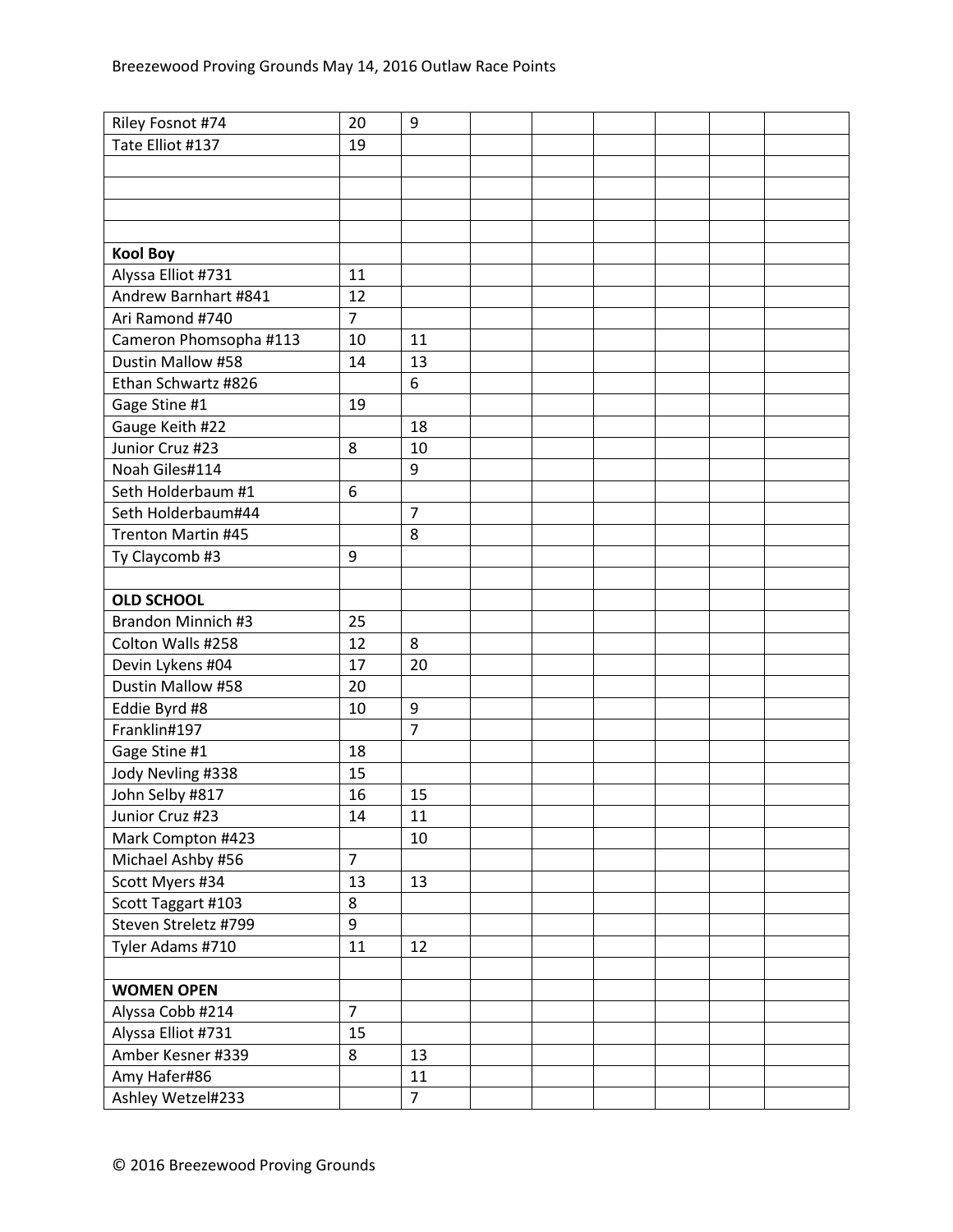| <b>Britnee McMahon #7J</b> | 9  | 10 |  |  |  |
|----------------------------|----|----|--|--|--|
| Cassie Rupp #09            | 13 |    |  |  |  |
| Courtney O'Hara#518        |    | 9  |  |  |  |
| Grace Payne #12            | 12 |    |  |  |  |
| Harley Payne#115           |    | 8  |  |  |  |
| Jessica Woychick#63        |    | 18 |  |  |  |
| Lindsey Randler #44        | 20 |    |  |  |  |
| Maya Taggart #101          | 6  |    |  |  |  |
| Rikki Brown #88            | 10 |    |  |  |  |
| Robyn Greer #919           | 11 |    |  |  |  |
|                            |    |    |  |  |  |
|                            |    |    |  |  |  |
|                            |    |    |  |  |  |
| <b>250 BEGINNER</b>        |    |    |  |  |  |
| Andrew Barnhart #841       | 18 |    |  |  |  |
| Austin Crouse #11          | 13 |    |  |  |  |
| Austin Monroe #6           |    | 10 |  |  |  |
| Boris Funk #41             | 22 |    |  |  |  |
| Brad Hopkin #973           | 32 |    |  |  |  |
| Brad Logsdon #22           | 17 |    |  |  |  |
| Brady Chrisko #538         | 33 | 21 |  |  |  |
| Brady Parks #241           | 25 |    |  |  |  |
| Brandon Beam #1            |    | 18 |  |  |  |
| Brandon Carter #27         |    | 13 |  |  |  |
| <b>Brock Parshall #0</b>   | 31 |    |  |  |  |
| Casey Randler #213         | 40 |    |  |  |  |
| Cody Johnson #72           | 16 | 12 |  |  |  |
| Colton Walls#258           |    | 14 |  |  |  |
| Cris West#410              |    | 8  |  |  |  |
| Curtis Hostetler #116      | 25 |    |  |  |  |
| Denise Gutiarraz #5        | 21 |    |  |  |  |
| Derek McMillen #81         | 18 |    |  |  |  |
| Dustin Clark #987          | 20 | 12 |  |  |  |
| Dustin Fetterman #2        | 17 | 11 |  |  |  |
| Dylan Voris #621           | 26 | 15 |  |  |  |
| Eric Waldon #107           | 20 |    |  |  |  |
| Franklin #197              |    | 8  |  |  |  |
| Hunter Biesinger #11       | 19 |    |  |  |  |
| Hunter Hillyard#8          |    | 26 |  |  |  |
| Isaac Born #116            | 12 |    |  |  |  |
| Jacob Burger #716          | 28 | 18 |  |  |  |
| Jacob Mowry #44            | 8  |    |  |  |  |
| Jared McGill #54           | 35 |    |  |  |  |
| Jeremy Witner #7           | 30 |    |  |  |  |
| Joe Colbvert#128           | 29 |    |  |  |  |
| Jordan Connell #142        | 26 | 17 |  |  |  |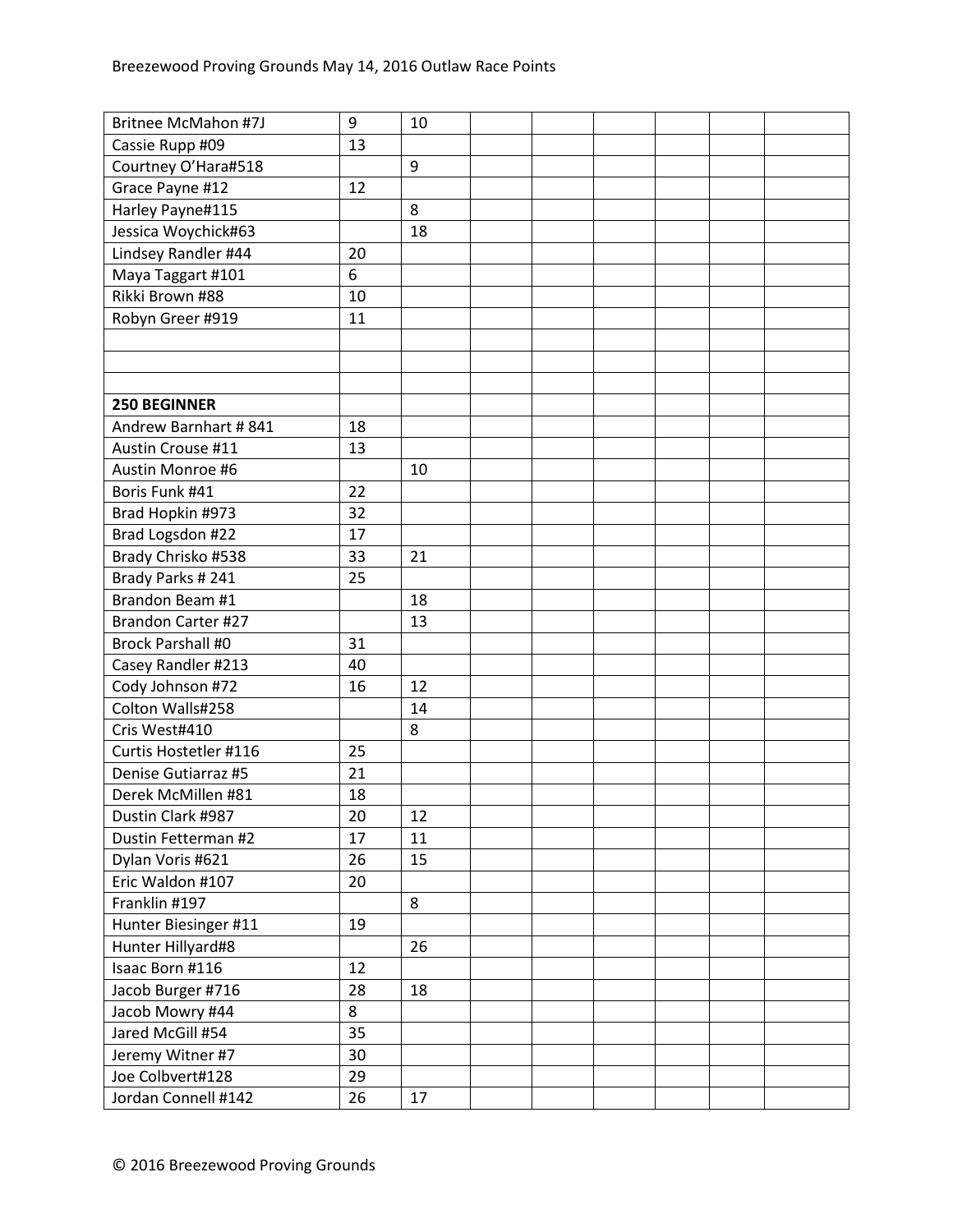| Jordan Gebhardt #36      | 16             |                |  |  |  |
|--------------------------|----------------|----------------|--|--|--|
| Josh Beal #12            | 14             |                |  |  |  |
| Josh Buckner#98          |                | 10             |  |  |  |
| Justin Hemings #22J      | 27             | 20             |  |  |  |
| Kavan Holderbaum #110    | 23             | 27             |  |  |  |
| Kegan Landis #77         | 22             |                |  |  |  |
| Kirk Barb #427           | 14             |                |  |  |  |
| Kyle Morrow #827         | 21             |                |  |  |  |
| Logan Rummel #133        | 15             | 14             |  |  |  |
| Matt Heacock #718        | 27             |                |  |  |  |
| Michael Ashby #56        | 33             |                |  |  |  |
| Morgan Cessna #730       | 19             |                |  |  |  |
| Nick Krulle #926         | 6              |                |  |  |  |
| Noah Franklin #197       | 15             |                |  |  |  |
| Noah Giles#114           |                | 17             |  |  |  |
| Oceus Guerra #777        | 10             |                |  |  |  |
| Ryan Purkey#51           |                | 9              |  |  |  |
| Sam Silfies #44          | 24             |                |  |  |  |
| Sammy Brink #21          | 23             |                |  |  |  |
| Scott Myers #34          | 31             | 16             |  |  |  |
| Seth Fike #743           |                | 19             |  |  |  |
| Seth Holderbaum #1       | 11             | 13             |  |  |  |
| Seth Long #7             |                | 9              |  |  |  |
| Shawn Anders Jr #134     | 40             |                |  |  |  |
| Tanner Adams #729        | 32             | 19             |  |  |  |
| Tim Nell #717            | $\overline{7}$ | $\overline{7}$ |  |  |  |
| TJ Rhode #33             | 24             |                |  |  |  |
| Tom Decker#16            |                | 11             |  |  |  |
| Tommy Riccio #912        | 28             |                |  |  |  |
| Trenton Friend #799      | 9              |                |  |  |  |
| Trevor Black #32         | 29             | 22             |  |  |  |
| Tucker Coons #71         | 35             |                |  |  |  |
| Ty Claycomb#6x           |                | 16             |  |  |  |
| Tyler Adams #710         | 30             | 15             |  |  |  |
|                          |                |                |  |  |  |
|                          |                |                |  |  |  |
|                          |                |                |  |  |  |
| <b>450 BEGINNER</b>      |                |                |  |  |  |
| Alden Helmick #694       | 27             | 21             |  |  |  |
| Austin Karlinsey #111    | 11             | 17             |  |  |  |
| Brandon Beam #103        | 19             |                |  |  |  |
| Brandon Ickes #256       | 21             | 24             |  |  |  |
| <b>Brock Darshall #0</b> | 15             |                |  |  |  |
| Bryce Mathers #726       | 9              |                |  |  |  |
| Caden Burke #420         | 14             | 18             |  |  |  |
| Carlos Pineda #330       |                | 26             |  |  |  |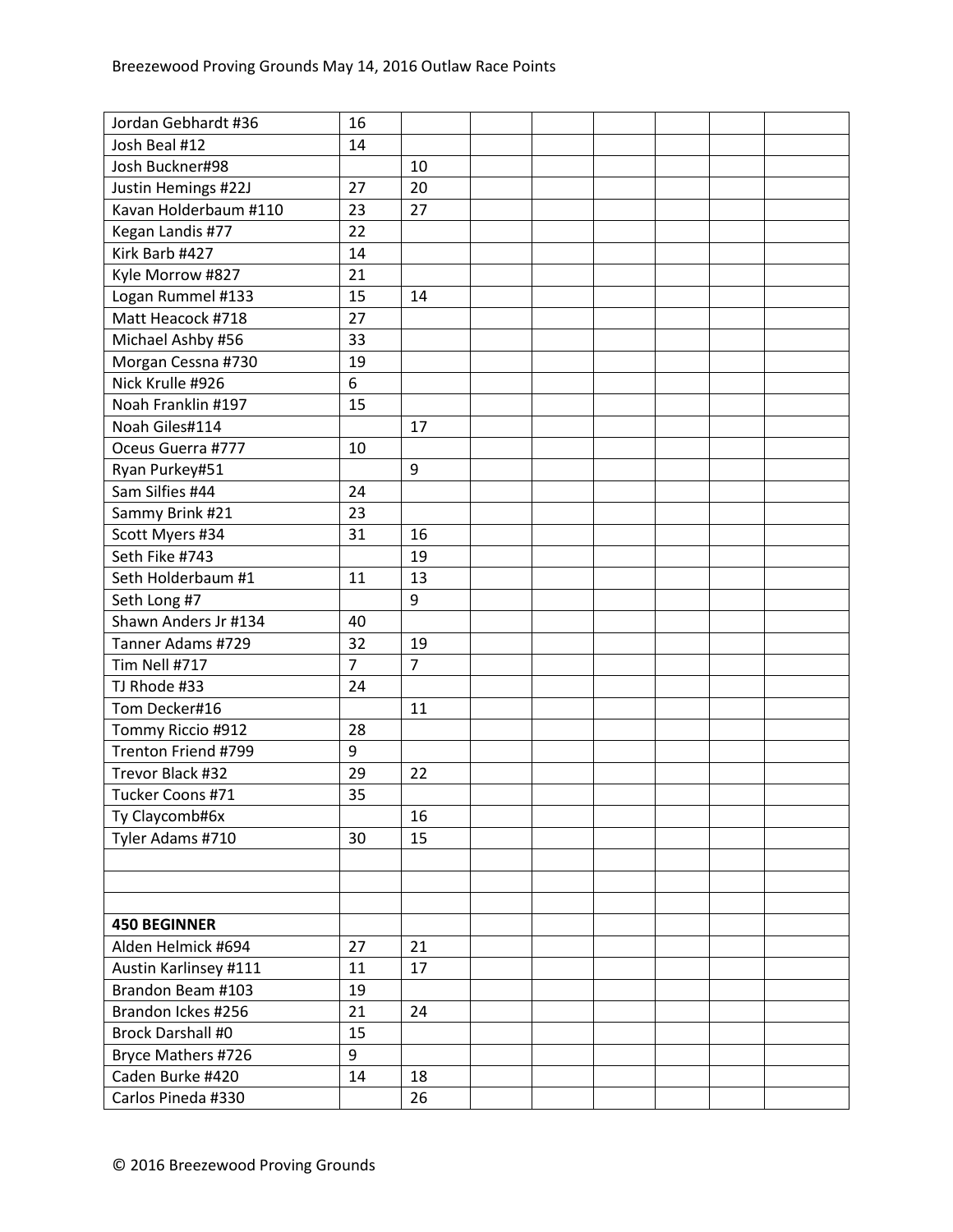| Casey Frye #303          | 32             | 23 |  |  |  |
|--------------------------|----------------|----|--|--|--|
| Casey Randler #213       |                |    |  |  |  |
| CJ Danford#7             |                | 12 |  |  |  |
| Colton Walls #258        | 12             |    |  |  |  |
| Cory McCully#6           |                | 29 |  |  |  |
| Dakota Peters #5         | 10             |    |  |  |  |
| Dan Loomis #24           | 18             |    |  |  |  |
| David Ramsey #99         |                | 14 |  |  |  |
| Dayman Ramsey #99        | 11             |    |  |  |  |
| Devon Kelly #301         |                | 13 |  |  |  |
| Dustin Fetterman#2       |                | 13 |  |  |  |
| Dylan Voris #621         | 17             | 22 |  |  |  |
| Ferdy Medrano #920       |                | 19 |  |  |  |
| Ferdy Merano #920        | 25             |    |  |  |  |
| Heath Himes #331         | 20             |    |  |  |  |
| Jacob Burger #716        | 22             | 25 |  |  |  |
| Jake Lowe #331           | 8              |    |  |  |  |
| Jason Thompson #16       |                | 15 |  |  |  |
| Jeremy Whited #835       | 14             | 28 |  |  |  |
| John Ashcraft#158        |                | 34 |  |  |  |
| John Flesner #7          | 24             |    |  |  |  |
| Justin Hemmings #22J     | 26             |    |  |  |  |
| Kalin Snowberger #724    | 9              | 11 |  |  |  |
| Kavan Holderbaum #110    | 21             | 33 |  |  |  |
| Kevin Bratton #17        | 25             |    |  |  |  |
| Kurt Vail #913           | 16             |    |  |  |  |
| Kyle Morrow #827         | 15             |    |  |  |  |
| Laetten Park #84         | 10             | 15 |  |  |  |
| Lance Hughes #4          | 8              |    |  |  |  |
| <b>Manuel Ramos #983</b> | $\overline{7}$ |    |  |  |  |
| Mason Guelich #691       | 16             |    |  |  |  |
| Matt Case #831x          |                | 20 |  |  |  |
| Nick Feudale #94         | 18             |    |  |  |  |
| Nicklos Bealieu#541      |                | 16 |  |  |  |
|                          |                |    |  |  |  |
| Rick Meyers#115          |                | 19 |  |  |  |
| Riley Schaffer #827      | 22             | 20 |  |  |  |
| Ryan Novella #3          | 13             | 18 |  |  |  |
| Sammy Brink #21          | 13             |    |  |  |  |
| Scott Myers #34          | 28             | 22 |  |  |  |
| Seth Fike #743           |                | 24 |  |  |  |
| Tanner Adams #729        | 23             |    |  |  |  |
| Travis Ritter #420       | 12             | 16 |  |  |  |
| Trent Bertothy #6        | 24             |    |  |  |  |
| Trent Russler #212       | 33             | 27 |  |  |  |
| Trevor Kuhns #19         |                | 14 |  |  |  |
| Troy Heming #24          |                | 21 |  |  |  |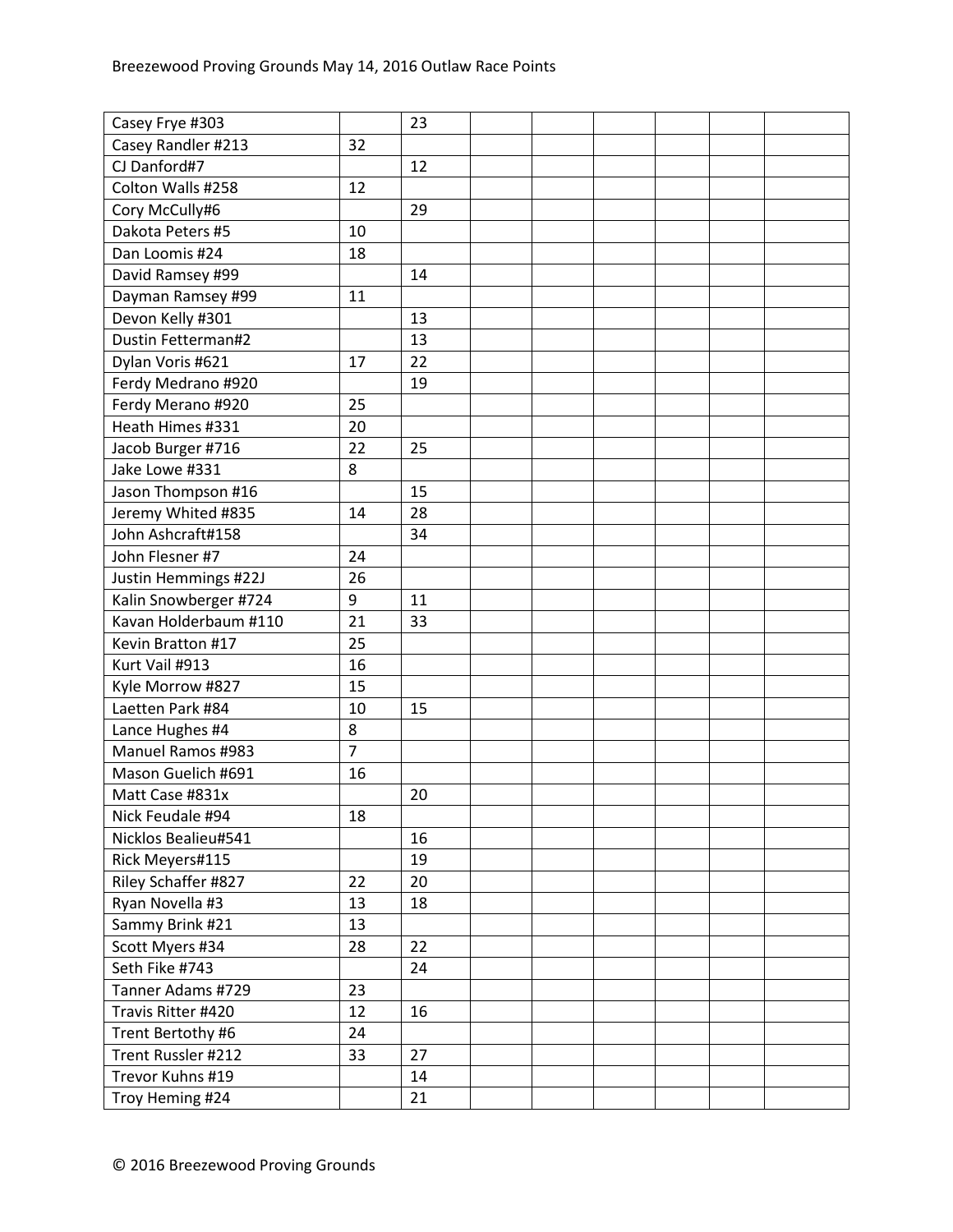| Tucker Coons #71        | 23             |                |  |  |  |
|-------------------------|----------------|----------------|--|--|--|
| Ty Claycomb #3          | 17             | 26             |  |  |  |
| Tyler Adams #710        | 19             |                |  |  |  |
| Tyler Kuhns#26          |                | 17             |  |  |  |
| Tyler Moore #796        |                | 25             |  |  |  |
| Zach Wendt #293         | 20             | 23             |  |  |  |
|                         |                |                |  |  |  |
| <b>250 INTERMEDIATE</b> |                |                |  |  |  |
| Aaron Dravk #607        | 18             | 17             |  |  |  |
| Brendan Black #41       | 16             | 14             |  |  |  |
| Cameron Phomsopha #113  | 10             | 15             |  |  |  |
| Chance Watro #97        | 25             | 21             |  |  |  |
| Chris Hoffman #051      |                | 18             |  |  |  |
| Dalton Snook #3         | 15             | 11             |  |  |  |
| David Langston #32      | $\overline{7}$ |                |  |  |  |
| Drew Kibler #29         | 22             |                |  |  |  |
| Eric Straub #38         | 26             | 19             |  |  |  |
| Gage Stine #1           | 21             |                |  |  |  |
| Grant Garber #217       | 23             |                |  |  |  |
| Jason Simpson #12       | 20             | 9              |  |  |  |
| John Selby #817         | 24             |                |  |  |  |
| Kevin Clark #87         | 17             | 13             |  |  |  |
| Kyle Swift #392         |                | 10             |  |  |  |
| Mark Compton #423       | 19             | 16             |  |  |  |
| Matt Funk #37           | 11             |                |  |  |  |
| Mike Novella #319       | 12             |                |  |  |  |
| Nathan Brown #511       | 8              |                |  |  |  |
| Ryan Taylor #24         | 14             | 8              |  |  |  |
| Scott Clapper #60       | 34             | 26             |  |  |  |
| Stash Breinich #158     | 9              | $\overline{7}$ |  |  |  |
| Tucker Hake #481        | 13             |                |  |  |  |
| Tyler Pennington #974   |                | 12             |  |  |  |
| Vincent Harrison #297   | 27             |                |  |  |  |
| Wyatt Johnson #x        | 29             |                |  |  |  |
|                         |                |                |  |  |  |
| <b>450 INTERMADIATE</b> |                |                |  |  |  |
| Aaron Dravk #607        | 26             | 14             |  |  |  |
| Austin Hollen #224      | 13             |                |  |  |  |
| Brett Pochet #22        | 23             | 12             |  |  |  |
| Calob Walls #259        | 20             |                |  |  |  |
| Cameron Phomsopha #113  | 10             |                |  |  |  |
| Cody Johnson #31        | 35             |                |  |  |  |
| Collin Karch #73        | 25             |                |  |  |  |
| Curt Wilson #23         | 27             | 11             |  |  |  |
| Dillion Shoop #311      |                | 16             |  |  |  |
| Eric Straub #38         | 22             | 13             |  |  |  |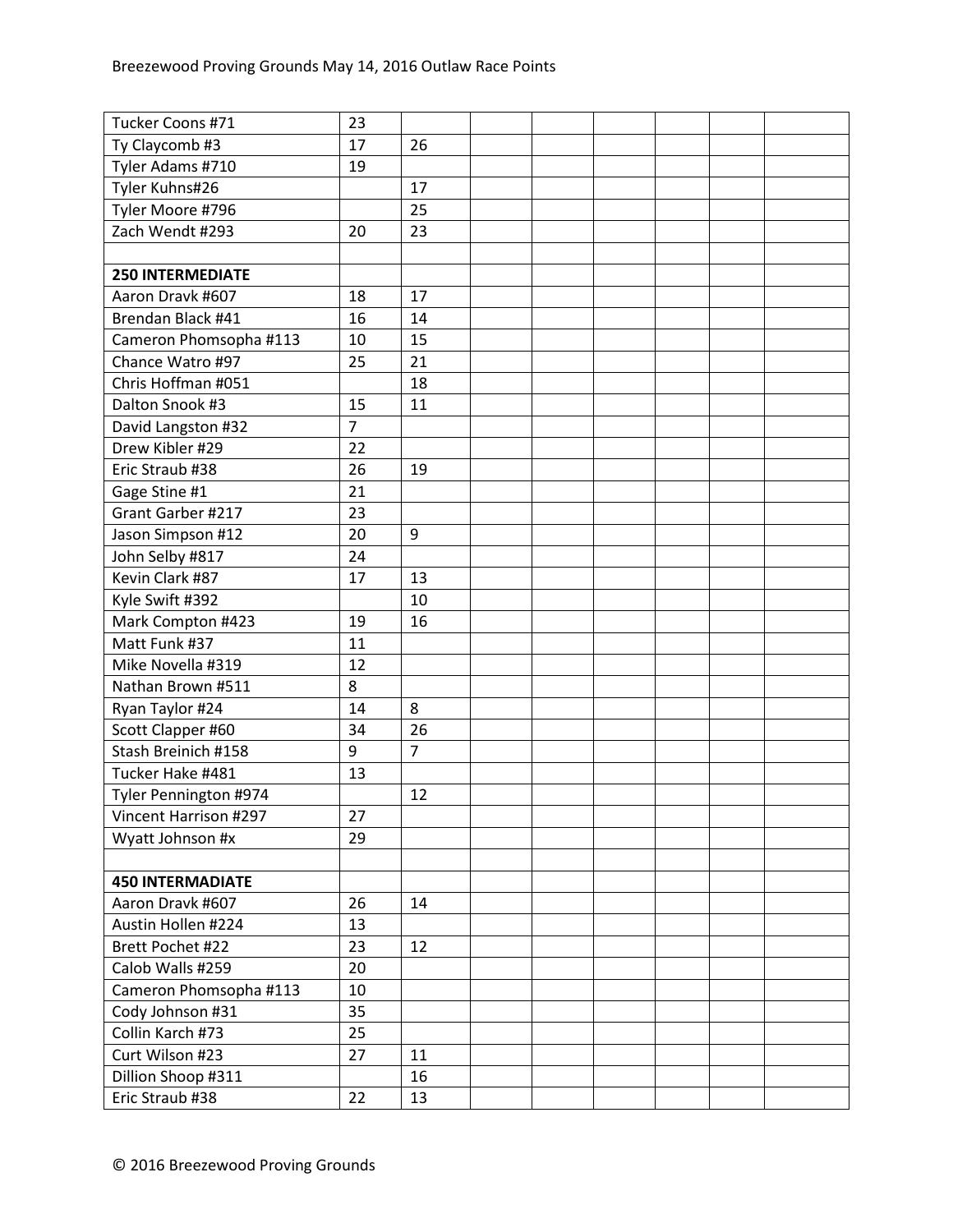| Frank Schaetzke #19 | 19             |                |  |  |  |
|---------------------|----------------|----------------|--|--|--|
| Jason Winter#27     |                | 10             |  |  |  |
| Justin Howell #177  | 16             |                |  |  |  |
| Kevin Clark #87     | 12             |                |  |  |  |
| Mason Logue #527    | 11             | 6              |  |  |  |
| Mike Feather #447   | 17             |                |  |  |  |
| Mike Kerns#117      |                | 8              |  |  |  |
| Mike Payne #75      | 24             |                |  |  |  |
| Nick Robertson #94  |                | $\overline{7}$ |  |  |  |
| Ryan Taylor #24     | 15             | 9              |  |  |  |
| Scott Clapper #680  | 28             | 21             |  |  |  |
| Shane Benitz #556   | 9              |                |  |  |  |
| Shawn Spakman #156  | 18             |                |  |  |  |
| Tucker Hake #481    | 14             |                |  |  |  |
| Zach Coons #69      | 30             |                |  |  |  |
| Zach Habegger #256  | 21             |                |  |  |  |
|                     |                |                |  |  |  |
| 250 ADVANCED        |                |                |  |  |  |
| A.J. Houser #195    | 8              |                |  |  |  |
| Alex Maldet#183     |                | 10             |  |  |  |
| Brandon Albright #x |                | 12             |  |  |  |
| Brandon Minnich #3  | 9              |                |  |  |  |
| Bret Shipley #702   | $\overline{7}$ |                |  |  |  |
| Cory Gilliam #217   | 11             |                |  |  |  |
| Gauge Keith #22     |                | 17             |  |  |  |
| Jarrod Johns #92    |                | 6              |  |  |  |
| Nick Bruce #218     |                | 8              |  |  |  |
| Scott Martin #45    | 6              | $\overline{7}$ |  |  |  |
| Scotty Clark #295   | 16             |                |  |  |  |
| Wyatt Johnson #x    |                | 9              |  |  |  |
|                     |                |                |  |  |  |
| <b>450 ADVANCED</b> |                |                |  |  |  |
| A.J. Houser #951    | 6              |                |  |  |  |
| Alex Maldet #183    |                | 11             |  |  |  |
| Austin Monk #17     | $\overline{7}$ |                |  |  |  |
| Billy Kibler #549   |                | 18             |  |  |  |
| Brandon Albright #x |                | 10             |  |  |  |
| Braxdyn Landrum #40 | 8              |                |  |  |  |
| Bret Shipley #702   | 14             |                |  |  |  |
| Cory Gilliam #217   | 11             |                |  |  |  |
| Josh Howser #718    | 19             |                |  |  |  |
| Josh Wilt #781      | 10             |                |  |  |  |
| Mike Novella #319   |                | 9              |  |  |  |
| Scotty Clark #295   | 12             |                |  |  |  |
| Trent Yoder #428    | 9              |                |  |  |  |
| Wyatt Johnson #x    |                | 13             |  |  |  |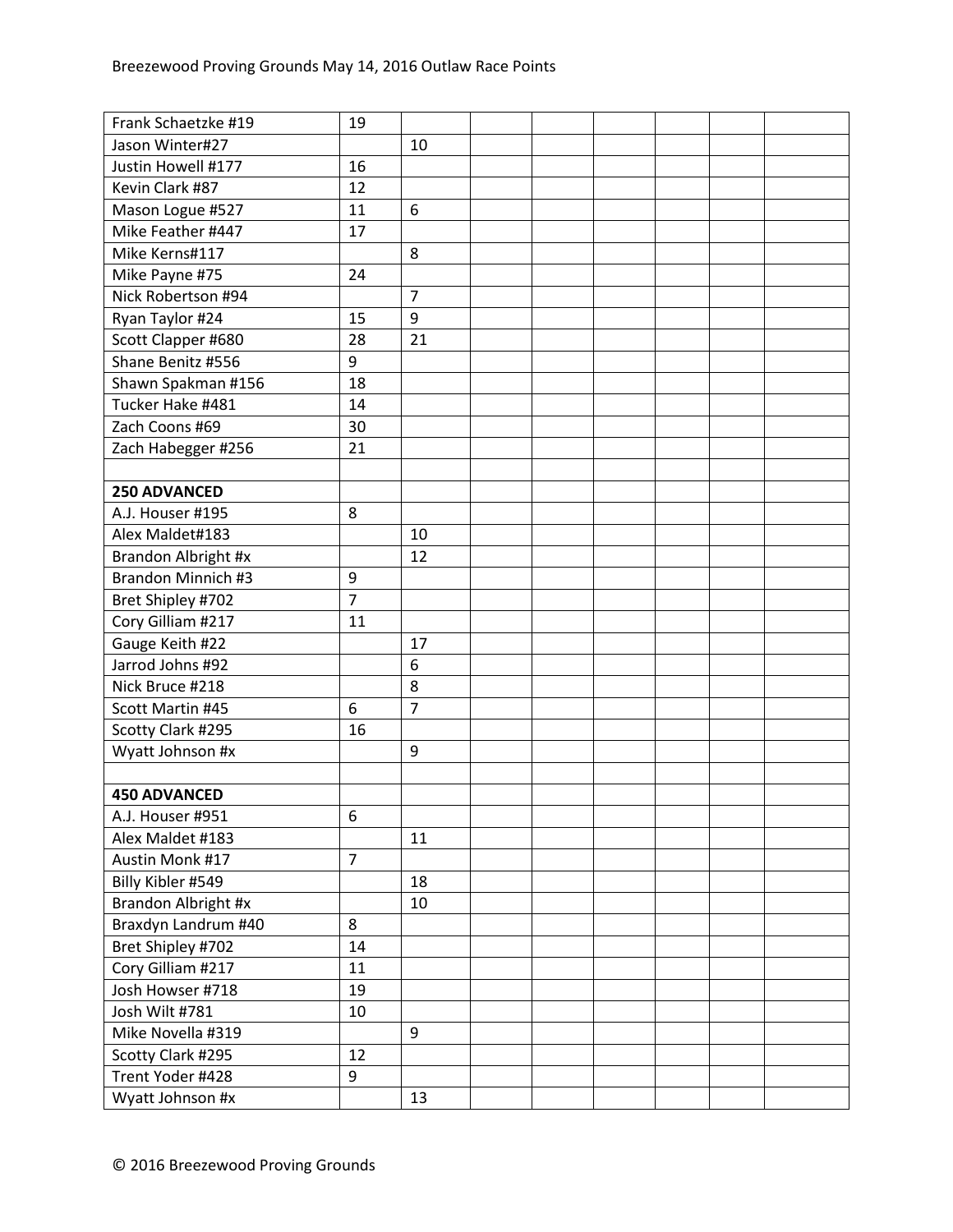| VET OPEN 30+                 |                  |                |  |  |  |
|------------------------------|------------------|----------------|--|--|--|
| Alan Bonamo#421              | 26               |                |  |  |  |
| <b>Balron Barriento #831</b> |                  | 10             |  |  |  |
| Billy Kibler #549            |                  | 26             |  |  |  |
| Carlos Pineda #330           |                  | 16             |  |  |  |
| Chad Fuller #626             | 21               |                |  |  |  |
| Darnell Hurst #517           | 12               |                |  |  |  |
| Denise Gutiarraz #5          | 15               |                |  |  |  |
| Drew Kible #211              | 23               |                |  |  |  |
| Emil Bravo #7                |                  | 9              |  |  |  |
| Ferdy Medrano #920           | 22               | 15             |  |  |  |
| Frank Schetzke #19           | 20               |                |  |  |  |
| Gerson Cruz #12              |                  | 12             |  |  |  |
| Jarrod Johns #92             |                  | 18             |  |  |  |
| Jeremy Dube #15              | 9                |                |  |  |  |
| Justin Schrengost #718       | $6\phantom{1}$   |                |  |  |  |
| Kim Phomsopha #99            | 10               |                |  |  |  |
| Manuel Querra #2             |                  | 8              |  |  |  |
| Manuel Ramos #983            | $\overline{7}$   |                |  |  |  |
| Matt Grove #472              | 11               | 11             |  |  |  |
| Matt Heacock #718            | 8                |                |  |  |  |
| Mike Kerns #733              | 16               | 17             |  |  |  |
| Mike Martin #4               | 18               |                |  |  |  |
| Mike Novella #319            | 13               | 14             |  |  |  |
| Paul Hrbochak #735           | 24               | 19             |  |  |  |
| Ron Heidel #621              | 19               | 13             |  |  |  |
| Scoob Lanzendorfer #754      | 17               |                |  |  |  |
| Scott Martin #45             | 14               | 21             |  |  |  |
| Zach Coons #69               | 31               |                |  |  |  |
|                              |                  |                |  |  |  |
| <b>SENIOR OPEN 45+</b>       |                  |                |  |  |  |
| Bill Lauver #442             | 10               | $\overline{7}$ |  |  |  |
| Dirk Yoder #428              | $\boldsymbol{6}$ |                |  |  |  |
| Don Breinich #457            | $\overline{7}$   | 6              |  |  |  |
| Don Faulkner #13             | 8                |                |  |  |  |
| Greg Lykens #04              | 21               | 15             |  |  |  |
| Jody Nevling #338            | 9                | 10             |  |  |  |
| Mark Howser #117             | 13               |                |  |  |  |
| Paul Hrubochak #735          | 14               | 8              |  |  |  |
| Rick Brown #88               | 12               |                |  |  |  |
| Scott McGill #618            | 16               |                |  |  |  |
| Trevor Graham #7             | 11               |                |  |  |  |
|                              |                  |                |  |  |  |
|                              |                  |                |  |  |  |
|                              |                  |                |  |  |  |
|                              |                  |                |  |  |  |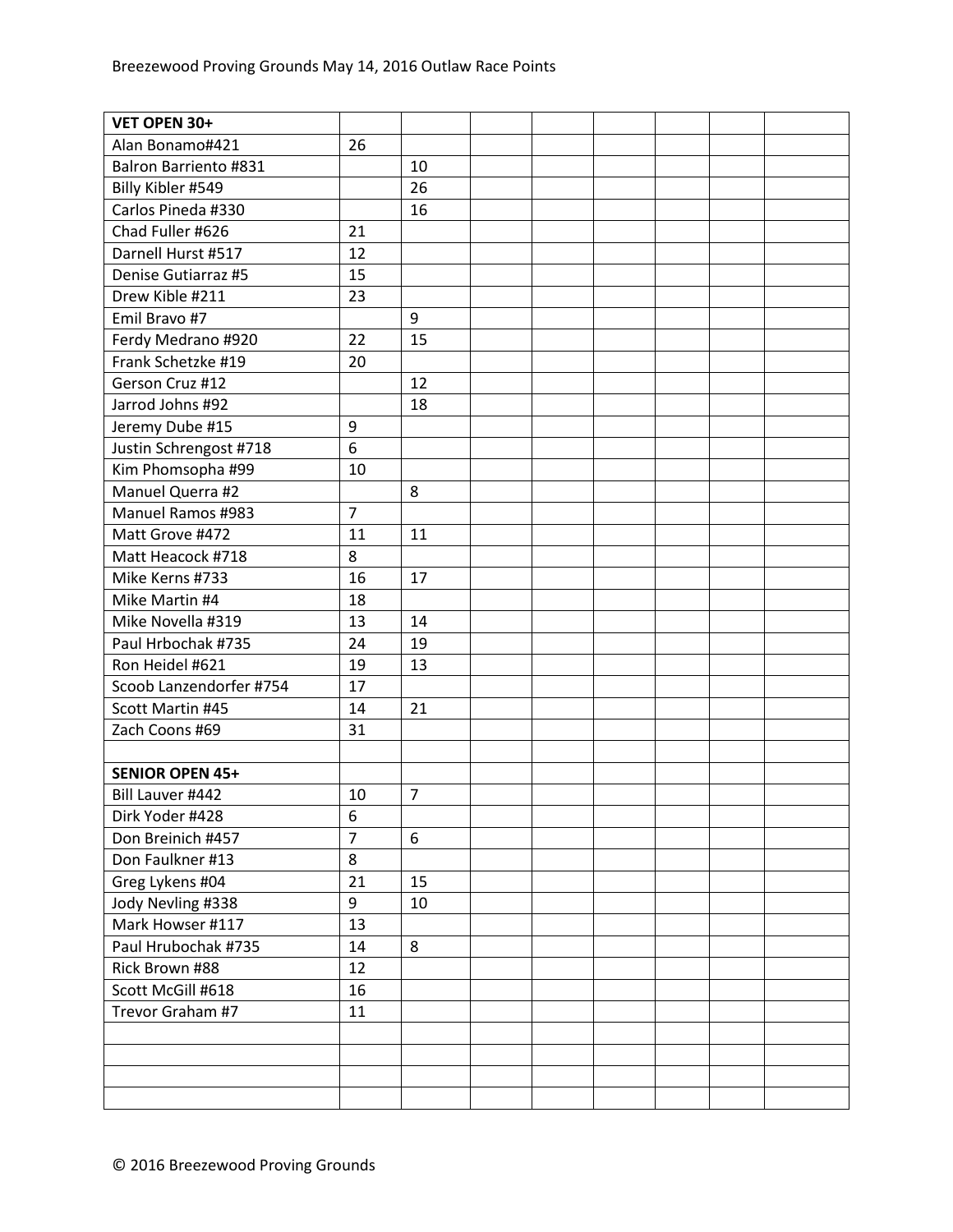| <b>PIT BIKE OPEN</b>                      |                |                |  |  |  |
|-------------------------------------------|----------------|----------------|--|--|--|
| Andy Rook #31                             | 6              |                |  |  |  |
| Christian Harris #999                     |                | 6              |  |  |  |
| David Ramsey #99                          |                | 13             |  |  |  |
| Dayman Ramsey #99                         | 8              |                |  |  |  |
| JJ Massicot #28                           | 13             |                |  |  |  |
| Levi Lowe #3                              |                | 8              |  |  |  |
|                                           |                |                |  |  |  |
|                                           |                |                |  |  |  |
| <b>QUADS</b>                              |                |                |  |  |  |
|                                           |                |                |  |  |  |
| <b>KIDS 50-70 OPEN</b>                    |                |                |  |  |  |
|                                           | $\overline{7}$ | 12             |  |  |  |
| Jayden Schiffer #16<br>Zach Notarianni #9 |                | $\overline{7}$ |  |  |  |
|                                           | 12             |                |  |  |  |
| <b>KIDS 90-125 OPEN</b>                   |                |                |  |  |  |
| Adison Chornak #127                       | 10             | 9              |  |  |  |
| Cameron Bash #36                          | 12             |                |  |  |  |
|                                           |                |                |  |  |  |
| Dylan Miller #16                          | 9              |                |  |  |  |
| Jake Colson #4                            | 17             | 12             |  |  |  |
| Jayden Russell #14                        | 6              | 17             |  |  |  |
| Joanna Marlin #16                         |                | $\overline{7}$ |  |  |  |
| Kaidyn Meckley #715                       |                | 6              |  |  |  |
| Savannah Marlin #1                        |                | 8              |  |  |  |
| Seth Jaffe #329                           | $\overline{7}$ |                |  |  |  |
| Vincent Dillon #54                        | 8              | 10             |  |  |  |
|                                           |                |                |  |  |  |
| 200/300 OPEN                              |                |                |  |  |  |
| Benny Franks #37                          | 8              |                |  |  |  |
| Cory Weaverling #69                       |                | 8              |  |  |  |
| Felecia Dashem #2                         | 6              | $\overline{7}$ |  |  |  |
| Gabe Lukasik #9                           |                | 15             |  |  |  |
| Kian Kissinger #119                       | 15             |                |  |  |  |
| Max Schiffer #14                          | 10             | 6              |  |  |  |
| Tyler Notarianni #6                       | $\overline{7}$ | 10             |  |  |  |
|                                           |                |                |  |  |  |
| <b>400 OPEN</b>                           |                |                |  |  |  |
| Dillon Adams #19                          | 6              |                |  |  |  |
| Jacob Ryan #75                            | 15             | 15             |  |  |  |
| Jeremy McCauley #414                      |                | 6              |  |  |  |
| Kaden Gingras #003                        | 10             | 10             |  |  |  |
| Miles Major #100                          | $\overline{7}$ |                |  |  |  |
| Robert Morris #450                        | 8              |                |  |  |  |
| Tyler Marlin #1                           |                | $\overline{7}$ |  |  |  |
| Tyler Vaughn #177                         |                | 8              |  |  |  |
|                                           |                |                |  |  |  |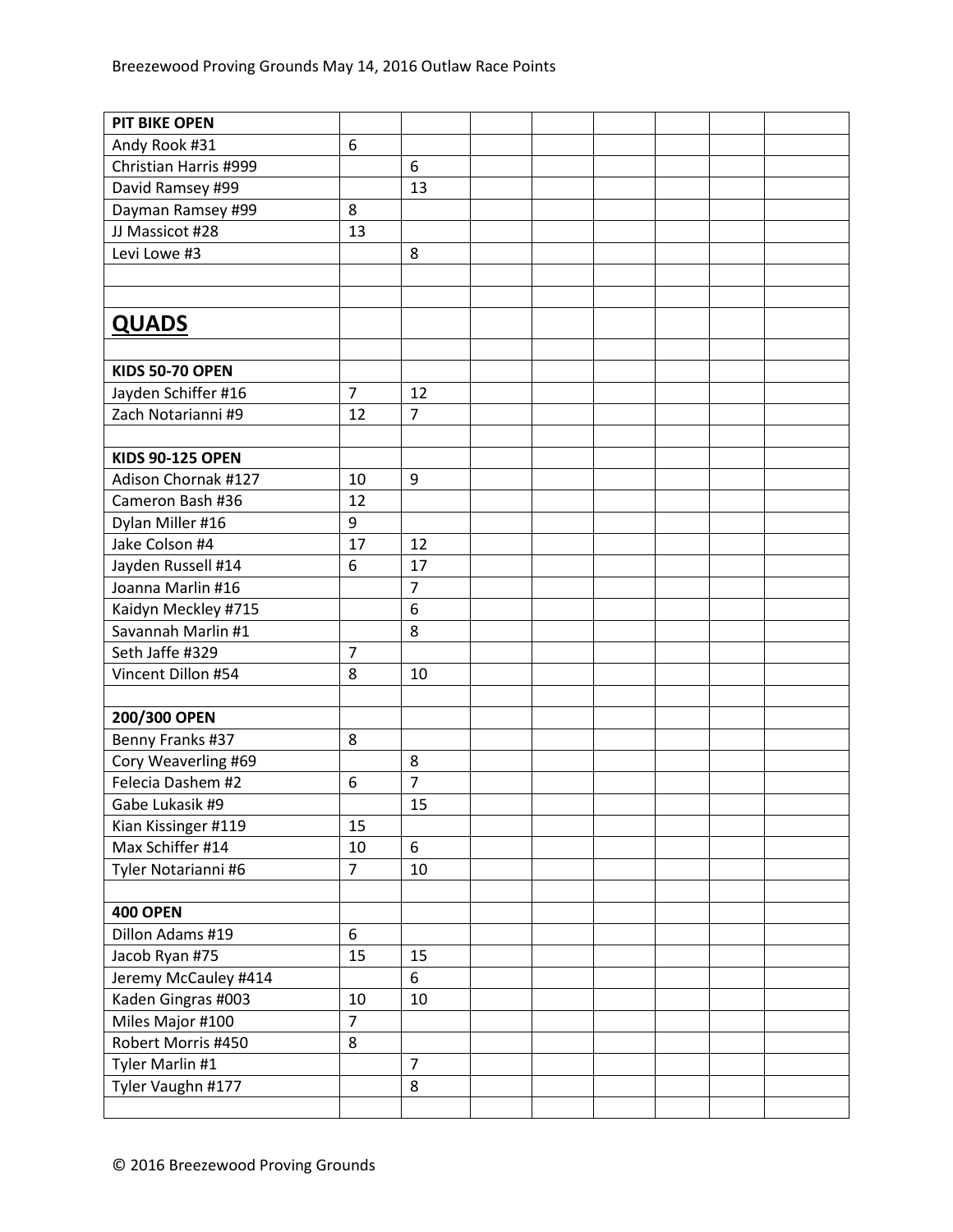| <b>BEGINNER OPEN 450</b>     |                |                |  |  |  |
|------------------------------|----------------|----------------|--|--|--|
| Adam Plume #8                |                | 14             |  |  |  |
| Andrew Knapp #1              | 8              |                |  |  |  |
| Andy Barton #00              | 8              |                |  |  |  |
| Austin Straub #49            |                | 9              |  |  |  |
| Brandon Elliot #088          |                | 11             |  |  |  |
| Chad Lukenbaugh #22          | 9              | 12             |  |  |  |
| Chris Daub #1                | $\overline{7}$ |                |  |  |  |
| Cody Rush #081               | 15             |                |  |  |  |
| Corey Zanenski #11           | 13             |                |  |  |  |
| Cory McCulley #6             |                | 21             |  |  |  |
| Dan Inman #77                |                | 16             |  |  |  |
| Dante Leone #89              | 11             | 16             |  |  |  |
| Donovan Weaver #2            | 17             |                |  |  |  |
| Dylan Driskel #149           | 14             |                |  |  |  |
| Eric Matheney #6             |                | 11             |  |  |  |
| Garrett Weaver #56           | 22             |                |  |  |  |
| Howard Lowe #01              | 13             | 10             |  |  |  |
| Joe Caruso #22x              | 6              |                |  |  |  |
| Joe Kenney#00                |                | 8              |  |  |  |
| Josh Atkins #19              |                | 13             |  |  |  |
| Kyle Denkobich #7            | 17             |                |  |  |  |
| Liam Johnson #x              | $\overline{7}$ | 9              |  |  |  |
| Mac Miller #2                |                | 10             |  |  |  |
| Mark Smith #11x              | 14             |                |  |  |  |
| Matt Smith #99               | 10             |                |  |  |  |
| Max Bittinger #373           | $9\,$          |                |  |  |  |
| Ryan Porch #319              | 12             |                |  |  |  |
| Ryan Shell #713              | 15             | $\overline{7}$ |  |  |  |
| Strett Ryan #15              | 10             |                |  |  |  |
| Taylor Olsen #88             | 11             |                |  |  |  |
| Timothy Notarianni #4x       |                | 13             |  |  |  |
| Travis Smith #41             |                | 14             |  |  |  |
| Trevor Bulgar #004           | 22             | 21             |  |  |  |
| Tyler Rohrbaugh #4           | 12             | 12             |  |  |  |
| Tyler Vaughn #177            | 6              |                |  |  |  |
|                              |                |                |  |  |  |
|                              |                |                |  |  |  |
| <b>INTERMEDIATE OPEN 450</b> |                |                |  |  |  |
| Brayden Bonsall #512         | 10             |                |  |  |  |
| Brock Jumper #112            | 18             |                |  |  |  |
| Cody Naugle #62              | 10             | 11             |  |  |  |
| Cole Wertz #21               | 14             | 8              |  |  |  |
| Colton Bloser #00            | 8              | 10             |  |  |  |
| Dayton Buhrman #56           | 6              | 18             |  |  |  |
| Drew Flinchum #101           | $\overline{7}$ | 9              |  |  |  |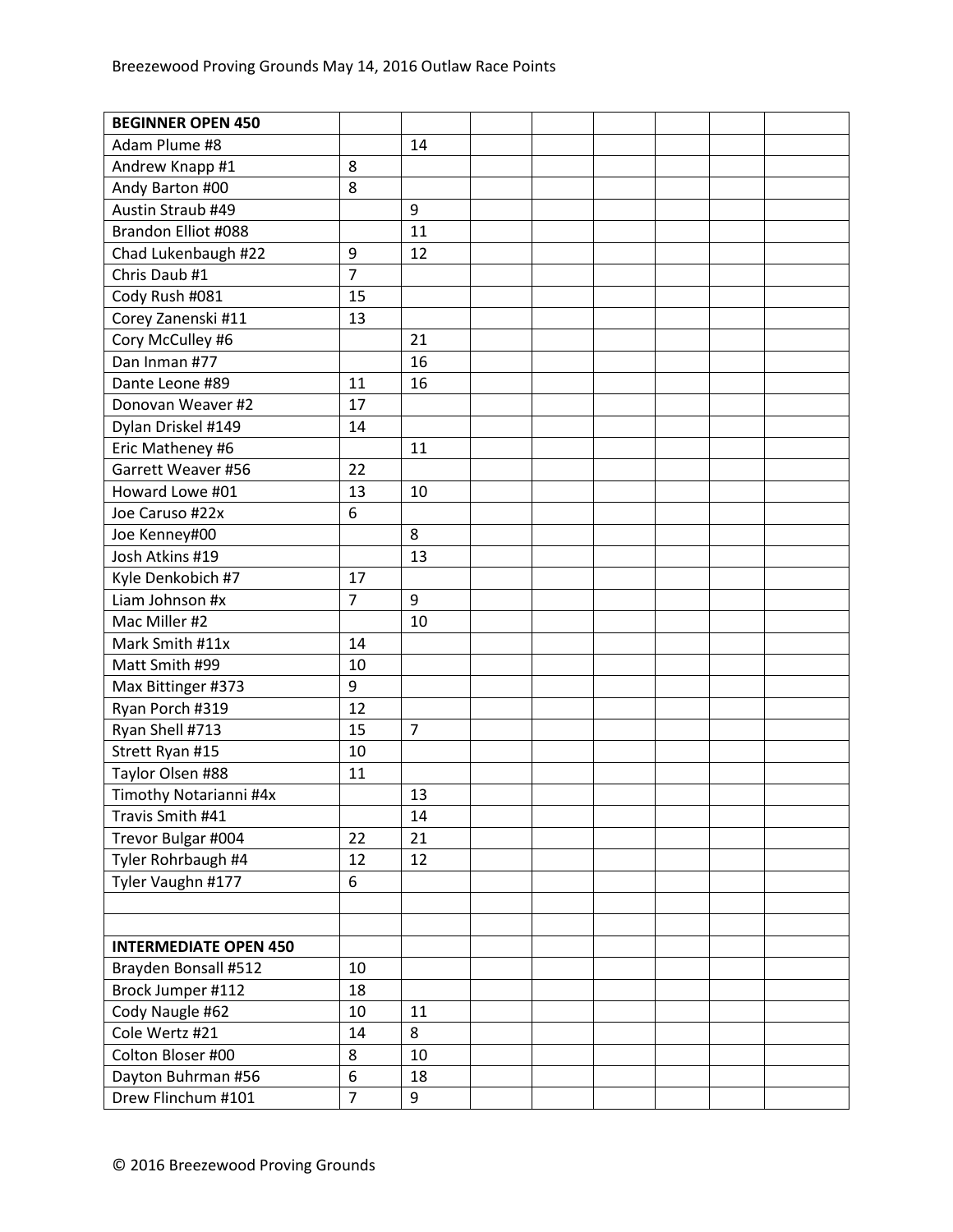| Dylan Hangst #151        | 9              |                |  |  |  |
|--------------------------|----------------|----------------|--|--|--|
| Hunter Grimes #758       | 13             |                |  |  |  |
| John Fowler #01          | 6              |                |  |  |  |
| Jonathan Blemler #326    | 12             | 11             |  |  |  |
| Jordan Williard #010     | 9              | 9              |  |  |  |
| Josh Whetstone #02       | 11             | 10             |  |  |  |
| Kyle Diehl #22D          | 11             | 13             |  |  |  |
| Mike Briscoe #91         | 8              | 8              |  |  |  |
| Mike Weaber#581          |                | 13             |  |  |  |
| Ryan Fosnot #749         | 19             | 18             |  |  |  |
| Travis Loring #28        | $\overline{7}$ | $\overline{7}$ |  |  |  |
|                          |                |                |  |  |  |
|                          |                |                |  |  |  |
|                          |                |                |  |  |  |
| <b>ADVANCED OPEN 450</b> |                |                |  |  |  |
| Brandon Krone #897       | 6              | 6              |  |  |  |
| Brenton Stein #28        | 8              | 8              |  |  |  |
| Justin Feight #297       | 11             | 15             |  |  |  |
| Kyle Dibert #5           | $\overline{7}$ | $\overline{7}$ |  |  |  |
| Nick Moser #77           | 16             |                |  |  |  |
| Ty Gehman #113           | 9              | 10             |  |  |  |
|                          |                |                |  |  |  |
| <b>WOMEN OPEN</b>        |                |                |  |  |  |
| Ashley Imler #6          | 18             |                |  |  |  |
| Courtney Caldwell #43    |                | 11             |  |  |  |
| Emily Ramond #202        | $\overline{7}$ |                |  |  |  |
| Holly Carroll #595       |                | $\overline{7}$ |  |  |  |
| Jen Notarianni #104      | 8              |                |  |  |  |
| Maddie Hill #505         | 9              | 6              |  |  |  |
| Madison Lukasik #8       | 11             | 8              |  |  |  |
| Mary Beth Mampel #78     | 6              |                |  |  |  |
| Shelby Cobrando #55      | 13             | 16             |  |  |  |
| Tabby Hushon #4          | 10             | 9              |  |  |  |
|                          |                |                |  |  |  |
| VET OPEN 30+             |                |                |  |  |  |
| Alex Rodriguez #75       |                | 6              |  |  |  |
| Bill Haer #66            | 6              |                |  |  |  |
| Daryl Rhine #45          | $\overline{7}$ | 10             |  |  |  |
| Howard Dashem #606       | 8              | $\overline{7}$ |  |  |  |
| John Shank #820          | 11             | 8              |  |  |  |
|                          |                |                |  |  |  |
| Josh Atkins #19          |                | 12             |  |  |  |
| Mike Briscoe #91         | 16             | 17             |  |  |  |
| Travis Loring #28        | 9              | 9              |  |  |  |
|                          |                |                |  |  |  |
|                          |                |                |  |  |  |
|                          |                |                |  |  |  |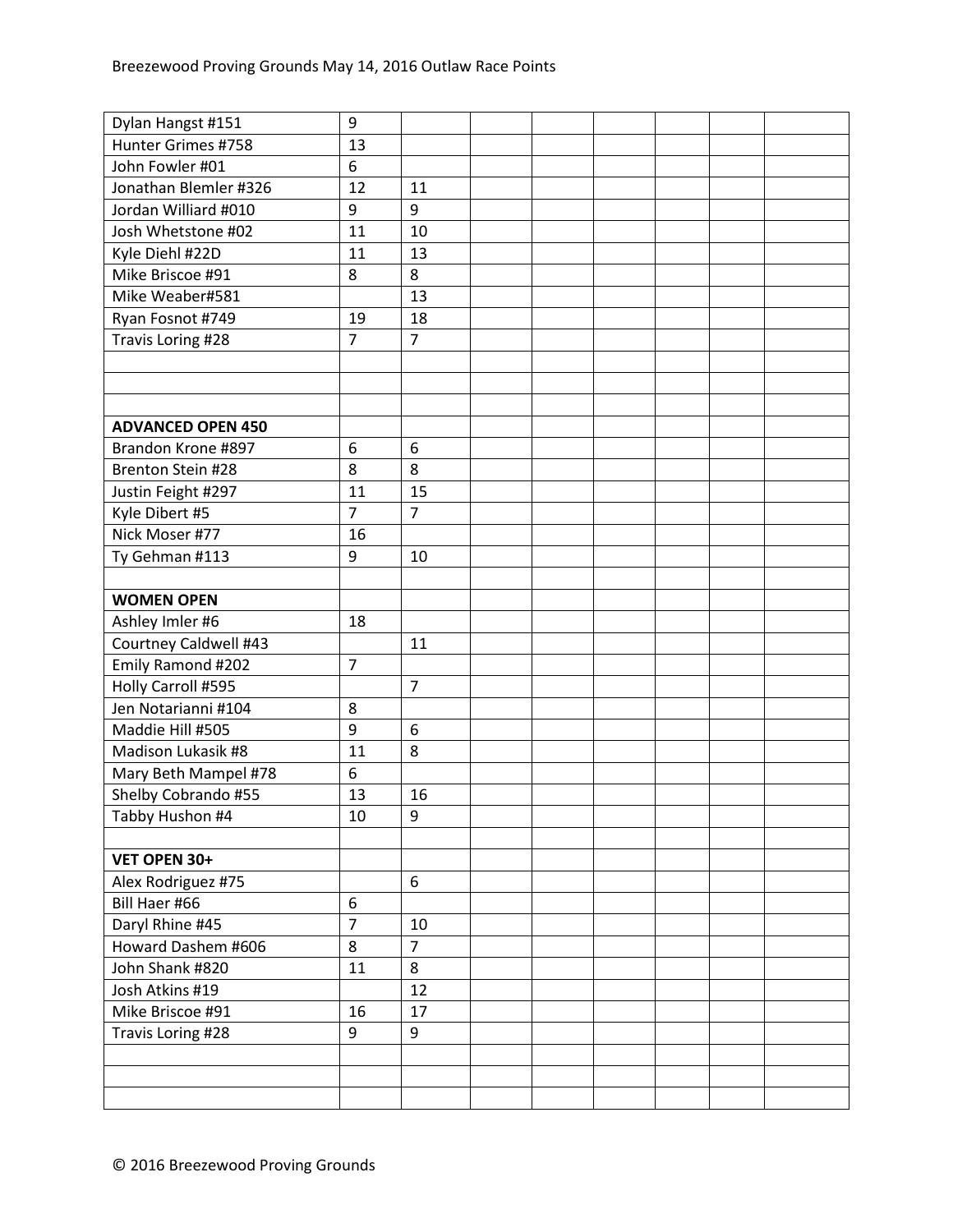| <b>TRIKES</b>         |                |  |  |  |  |
|-----------------------|----------------|--|--|--|--|
|                       |                |  |  |  |  |
| 350X                  |                |  |  |  |  |
| Chris Cipoletti #247  | 8              |  |  |  |  |
| Chris Headley #889    | 14             |  |  |  |  |
| Daniel Patterson #13  | $\overline{7}$ |  |  |  |  |
| Dave Ridgeway #131    | 15             |  |  |  |  |
| DJ Stevenson #54      | 10             |  |  |  |  |
| Josh Gettemy#819      | 12             |  |  |  |  |
| Kerry Schmelze #777   | 6              |  |  |  |  |
| Lee Marker #5         | 22             |  |  |  |  |
| Mike Ruane #007       | 11             |  |  |  |  |
| Ruston Renn #69       | 13             |  |  |  |  |
| Sean Ridgeway #314    | 17             |  |  |  |  |
| Steven Jacoby #17x    | 9              |  |  |  |  |
|                       |                |  |  |  |  |
| 200X                  |                |  |  |  |  |
|                       | 19             |  |  |  |  |
| Bryan Ditch #97       |                |  |  |  |  |
| Chris Cipoletti #247  | 11<br>8        |  |  |  |  |
| Cody Walls #007       |                |  |  |  |  |
| Cory Owenburg #22     | 12             |  |  |  |  |
| DJ Stevenson #54      | 15             |  |  |  |  |
| Frank Berry #732      | 6              |  |  |  |  |
| Isaiah Marker #12     | 13             |  |  |  |  |
| Josh Kravchak #21     | 17             |  |  |  |  |
| Josh Myers #31        | $\overline{7}$ |  |  |  |  |
| Missy Rapuso #13      | 9              |  |  |  |  |
| Ray Eldridge #747     | 14             |  |  |  |  |
| Ross Massa #39        | 16             |  |  |  |  |
| Sean Ridgeway #314    | 24             |  |  |  |  |
| Terry Schmelzle #1985 | 10             |  |  |  |  |
|                       |                |  |  |  |  |
| <b>2 STROKE OPEN</b>  |                |  |  |  |  |
| Alan Pack #30         | 8              |  |  |  |  |
| Dave Swinger #520     | $\overline{7}$ |  |  |  |  |
| Josh Hippert #412     | 6              |  |  |  |  |
| Larry Watkins #316    | 16             |  |  |  |  |
| Lyle Offman #3        | 9              |  |  |  |  |
| Ray Eldridge #747     | 11             |  |  |  |  |
|                       |                |  |  |  |  |
| 2 Stroke Up To 265cc  |                |  |  |  |  |
| Aaron Patterson #99   | 13             |  |  |  |  |
| Alan Pack #30         | 11             |  |  |  |  |
| Brent Baker #15       | 17             |  |  |  |  |
| Chris Cipoletti #247  | 12             |  |  |  |  |
| Chris Headley #89     | 20             |  |  |  |  |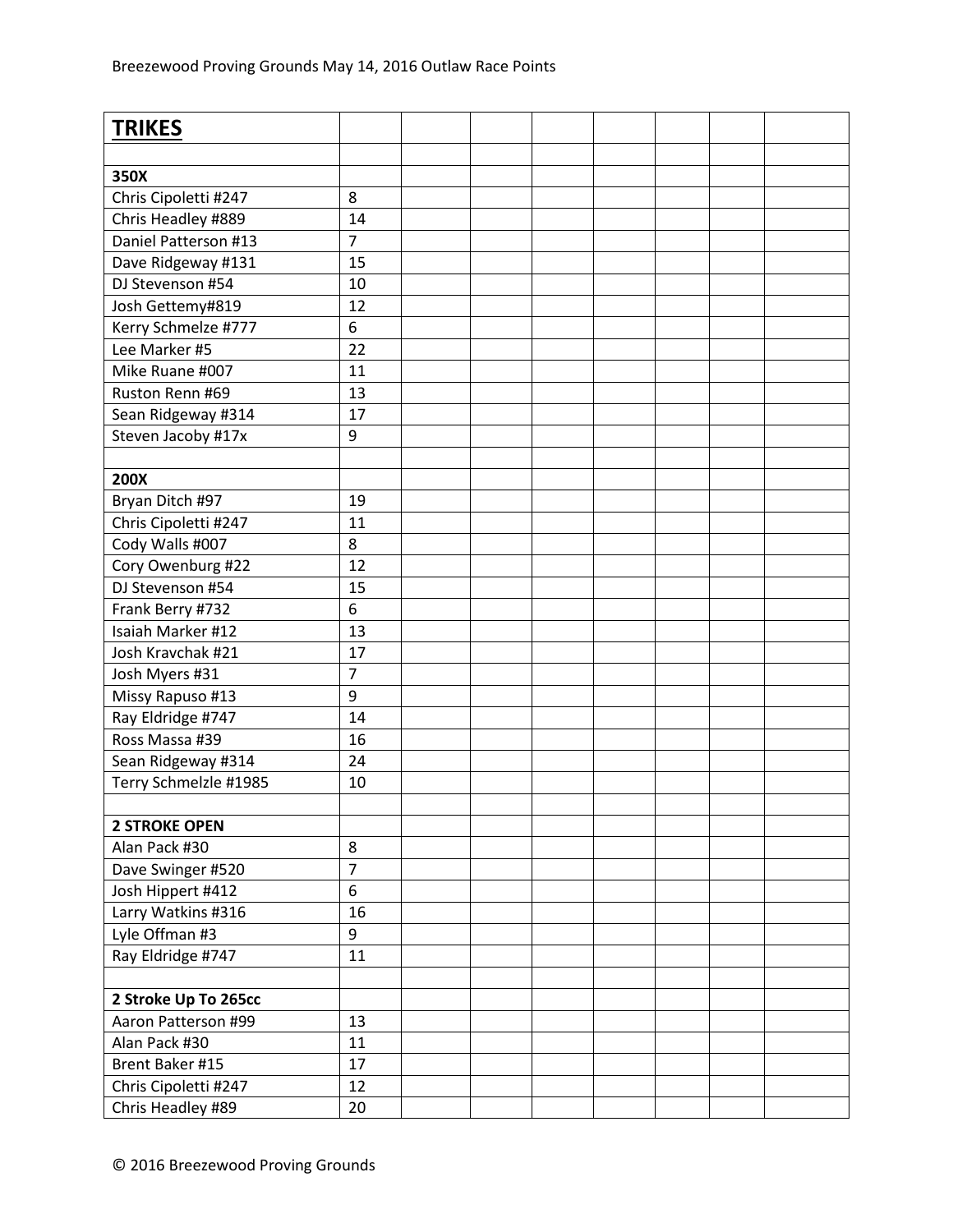| Frank Barry #723          | $\boldsymbol{9}$ |  |  |  |  |
|---------------------------|------------------|--|--|--|--|
| George Hodges #510        | 14               |  |  |  |  |
| Jim Hockenberry #7        | $\,8\,$          |  |  |  |  |
| Josh Crone #108           | 25               |  |  |  |  |
| Josh Kravchak #21         | 15               |  |  |  |  |
| Josh Myers #31            | $\overline{7}$   |  |  |  |  |
| Larry Watkins #37         | 16               |  |  |  |  |
| Regina Swinger #3         | $10\,$           |  |  |  |  |
| Ted Trey Trey #9          | 18               |  |  |  |  |
|                           |                  |  |  |  |  |
| HARDTAILS/MINI/SHAFTDRIVE |                  |  |  |  |  |
| Bryan Ditch #97           | 13               |  |  |  |  |
| Chris Headley #89         | $\,8\,$          |  |  |  |  |
| Devin Purcell #26         | 6                |  |  |  |  |
| <b>KIDS OPEN</b>          |                  |  |  |  |  |
| David Swinger III         | 12               |  |  |  |  |
| Wesley Franke #773        | $\overline{7}$   |  |  |  |  |
|                           |                  |  |  |  |  |
|                           |                  |  |  |  |  |
|                           |                  |  |  |  |  |
|                           |                  |  |  |  |  |
|                           |                  |  |  |  |  |
|                           |                  |  |  |  |  |
|                           |                  |  |  |  |  |
|                           |                  |  |  |  |  |
|                           |                  |  |  |  |  |
|                           |                  |  |  |  |  |
|                           |                  |  |  |  |  |
|                           |                  |  |  |  |  |
|                           |                  |  |  |  |  |
|                           |                  |  |  |  |  |
|                           |                  |  |  |  |  |
|                           |                  |  |  |  |  |
|                           |                  |  |  |  |  |
|                           |                  |  |  |  |  |
|                           |                  |  |  |  |  |
|                           |                  |  |  |  |  |
|                           |                  |  |  |  |  |
|                           |                  |  |  |  |  |
|                           |                  |  |  |  |  |
|                           |                  |  |  |  |  |
|                           |                  |  |  |  |  |
|                           |                  |  |  |  |  |
|                           |                  |  |  |  |  |
|                           |                  |  |  |  |  |
|                           |                  |  |  |  |  |
|                           |                  |  |  |  |  |